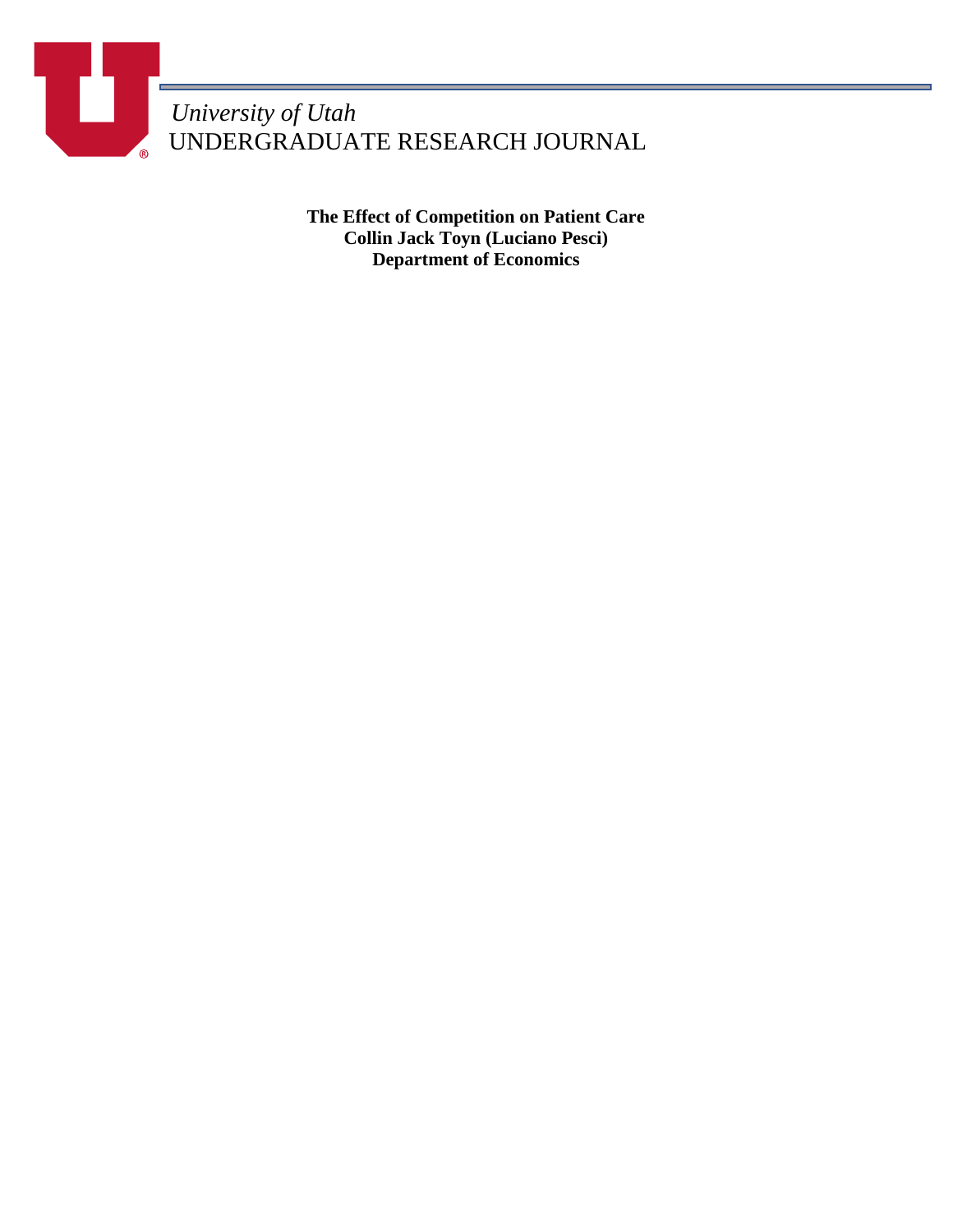Dentistry is a competitive industry. Every dentist is competing against other dentists in the community, using the latest technologies available to increase the demand for their service (Chambers, Page 47). This paper will analyze the effect competition has on the patients of the dental industry, by evaluating the effect competition has in the consumer market, as well as the effect competition has in the closely related health care industry.

Competition is at the heart of the American Economy. Since the early colonies, businesses have fought to make their product faster and cheaper than the guy down the street. If Producer A is less efficient than Producer B, the consumer will choose B over A, forcing A to adapt or close its doors. In this situation, Producer B profits while Producer A suffers, but the consumer benefits in a separate but similar way. The situation described above normally results in the consumer purchasing a quality product at a cheaper price, or the consumer purchasing a product with more utility.

Two economists, Jerry Hausman of MIT and Economic Research Service, and Ephraim Leibtag of the U.S. Department of Agriculture decided to test this theory during the fall of 2005(Hausman and Leibtag, 2005). Hausman and Leibtag evaluated the effect caused by the introduction of new competition in an isolated market, by analyzing the price fluctuation of common goods between 1998-2001(Hausman and Leibtag, 2005, Page 9). Hausman and Leibtag focused specifically on regions where Walmart Supercenters began operating within those years of the study. Hausman and Leibtag hypothesized that not only would price levels equalize throughout suppliers (Hausman and Leibtag, 2005, Page 15) but overall utility for the consumer would increase (Hausman and Leibtag, 2005, Page 7).

Hausman and Leibtag supported their hypothesis using massive amounts of data. In their table "Ratio of Supermarket and Other Outlet Prices to SMC Prices" (Hausman and Leibtag, 2005, Page 14) they demonstrate clearly the price of twenty different food items commonly purchased at supermarkets. The table clearly displays the cost of each good at supermarkets as a ratio compared to the cost of the same good at Walmart Supercenters. The costs analyzed are average costs over a 48-month period, and thoroughly demonstrate the dramatic difference in prices of the different suppliers. Nineteen of the twenty items analyzed are found cheapest at Walmart Supercenters.

In response to the dramatically lower prices of a new competitor, supermarkets reduced prices to match the Walmart Supercenters. Hausman and Leibtag then analyzed the change in price of each good over the same 48-month period to demonstrate the overall effect of competition (Hausman and Leibtag, 2005, Page 16). Hausman and Leibtag's evaluation quantifies the price decrease realized in the same twenty goods, allowing them to validate a portion of their hypothesis. During a period of new market competition, supermarkets were obligated to reduce the price of their goods to remain competitive. Consumers benefited from reduced prices when shopping whether they shopped at Walmart Supercenters or the same supermarkets (Hausman and Leibtag, 2005, Page 21).

To measure the change in value Hausman and Leibtag used the virtual price approach that Hausman developed in 1997 (Hausman and Leibtag, 2005, Page 21). The function compares the change in the cost of commodities from before the emergence of Walmart in a market to after the emergence. Hausman maintains utility constant, using post emergence utility as the consistent value to achieve an accurate comparison (Hausman and Leibtag, 2005, Page 22). This formula determines the value of two effects, the variety effect and the indirect cost effect, which together equal the change in consumer value. The variety effect is the effect a new competitor has on the variety of goods, while the indirect cost effect is the effect a new competitor has on the price of other suppliers' goods. Broken down and simplified, the equation written out is as follows: Consumer value is the sum of the variety effect and the indirect price effect (Hausman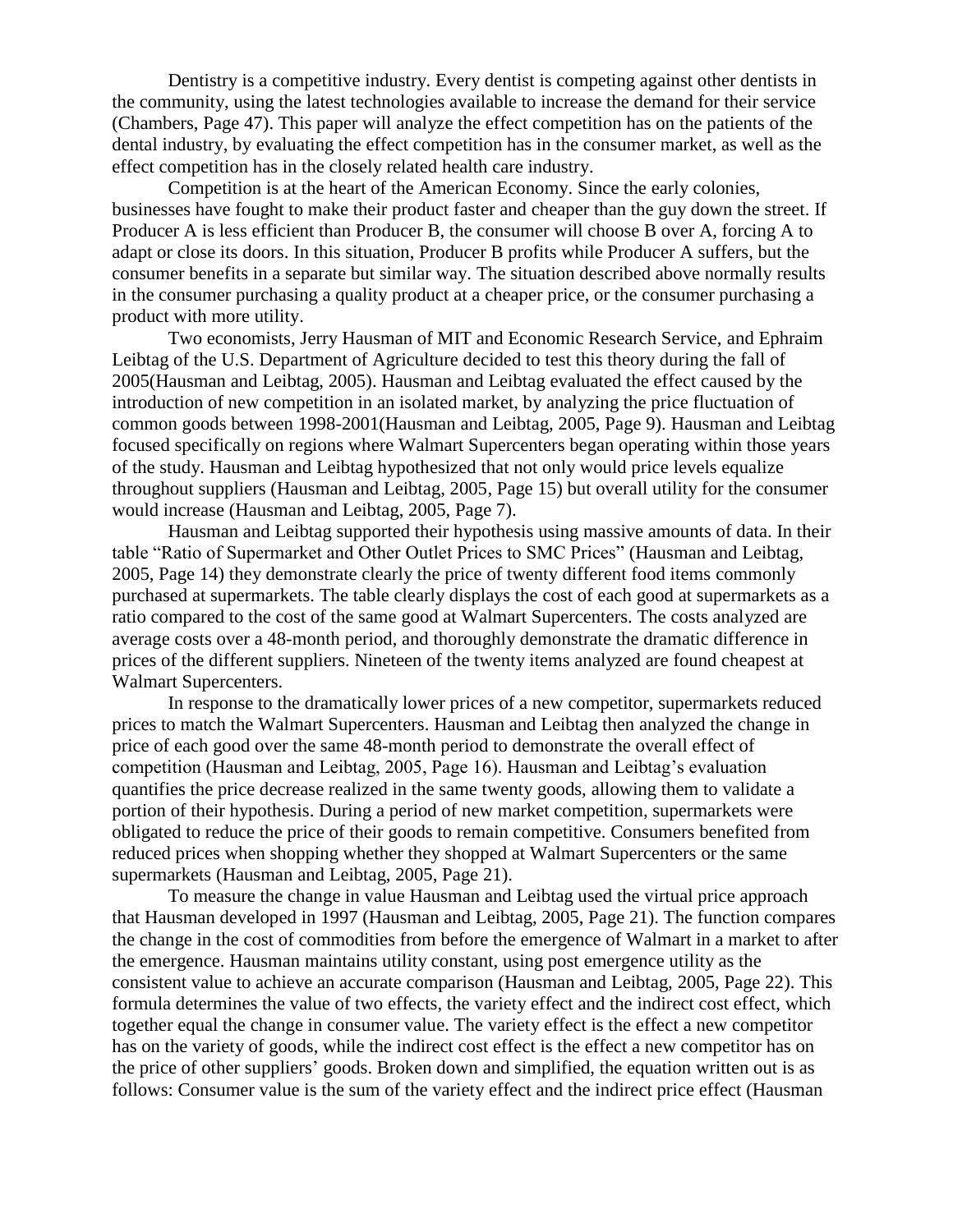and Leibtag, 2005 Page 22). Hausman and Leibtag conclude that competing retailers will continue to increase the consumer value of goods when the prices of the good become more competitive.

Summarizing the thoughts of Hausman and Leibtag, competition benefits the consumer in multiple ways (Hausman and Leibtag, 2005, Page 29). The first benefit is the direct cost reduction found by consuming the goods of the new competitor. The second is the indirect price benefit found at previously existing suppliers that must adjust their prices to remain competitive. These two benefits increase the utility per dollar spent, which increases the real value of each good the consumer purchases. By reducing overall prices, consumers spend less to receive the same utility and quantity of goods.

Competition in the health industry is not viewed the same as in other markets. Many discussions have taken place debating if competition over quality health care is ethical, and whether or not it jeopardizes the patient's care. Many economists hypothesize that health care is always improving and increasing patient care because high-quality health care providers always find a way to remain competitive.

Three economists researched this subject at great length. Martin Gaynor, Rodrigo Moreno-Serra, and Carol Propper published a paper in 2010 analyzing this hypothesis. Gaynor Moreno-Serra and Propper closely examine the effects that took place in the British health care system after the reformation in 2006, and they openly discuss their findings. They first discuss the history of the UK's National Health Service, the NHS, and what incentivized the government to reform the existing system.

In 1991the NHS started funding health care with public funds, injecting competition into the market place by separating the provider and the consumer. Up until then doctors and hospitals were funded directly by the patients they treated(Gaynor, Page 6). A local health authority was given the charge to sell the providers contracts to help the consumer. Hospitals and general practitioners were obligated to compete for the contracts, offering their services at a cheaper, more competitive price. The standards for quality were not strict, but the free market regulated them. If a doctor or hospital performed poor services, the demand for higher quality would find another supplier.

In 1997 a new policy was implemented to reduce the competition that had swept the market. Health care contracts were now negotiated at annual terms, guaranteeing continuing patient care by one staff (Gaynor, Page 6). The negotiation still included price and quality, but at a longer-term length, the buyer quickly lost the advantage. During the following years, the public became very disgruntled with the status quo of the health care industry and began to openly criticize the NHS. The cost of health care had increased dramatically, but the public was not sure why (An Independent Audit, pages 13-17). In 2001 productivity was the lowest it had ever been during public funding (An Independent Audit, Page 18), and there were more patients waiting longer than they had during the competitive market (An Independent Audit, Page 22). The public demanded an explanation.

In 2002 the government announced a reformation of NHS to allow competition to reenter the market by 2006 (Gaynor, Page 6). The policies implemented ranged from increased efficiencies to patient choice, but all the benefits stem from competition. After 2006 general practitioners were required to offer five different hospitals to provide their care, and to guarantee the patient was aware of the benefits of the different choices. The NHS implemented an online system, Choose and Book, to make booking appointments easy for their patients, as well as the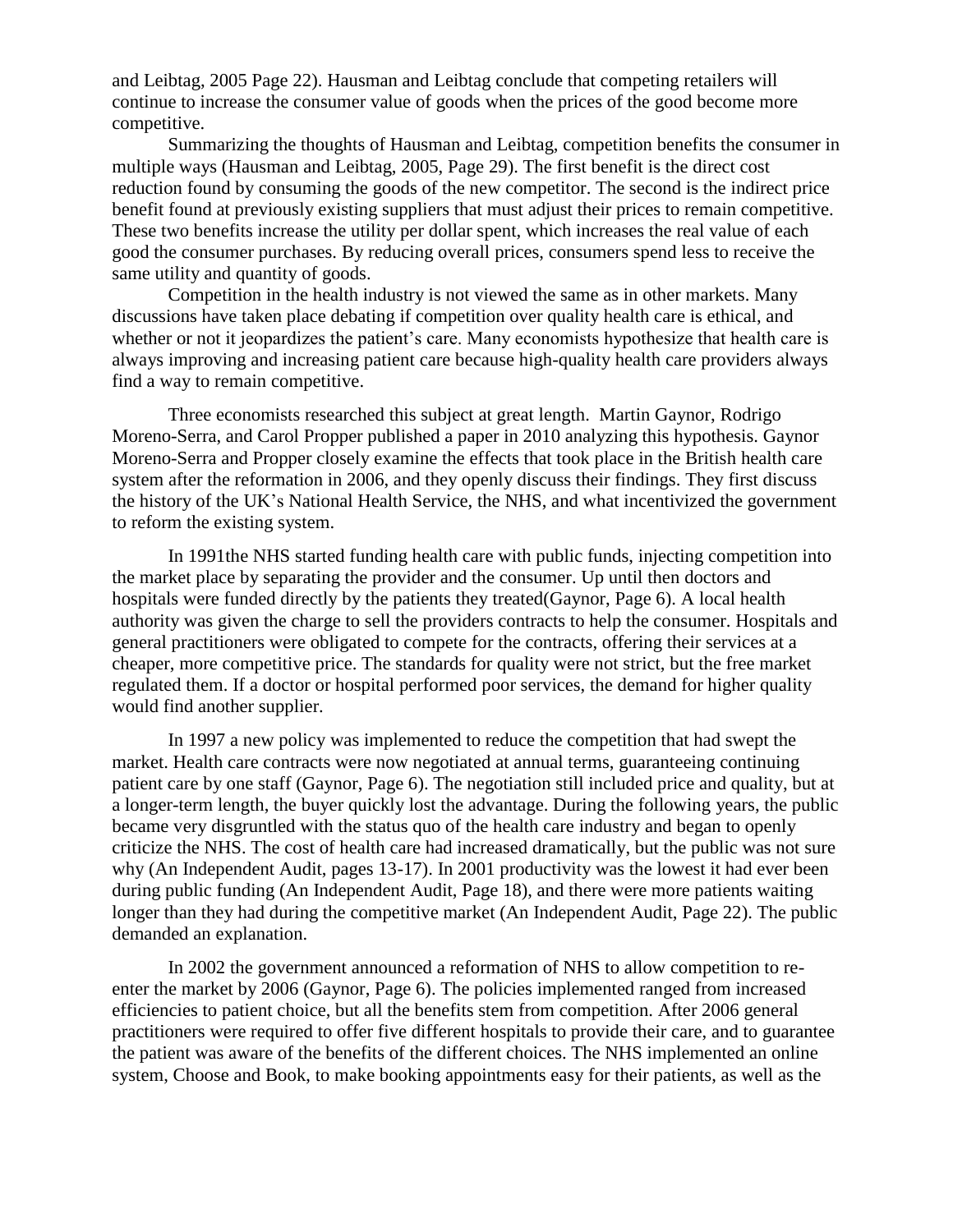Payment by Result system, that changed payment from annual contracts to procedure based payments (Gaynor, Page 7).

Patients were now equipped with competitive tools to change the health care industry. Choose and Book increased the supply for health care providers dramatically, by opening appointments to a much larger area. Hospitals now completed for each patient and each procedure, to increase the overall revenue (Gaynor, Page 7). The NHS sets a standardized price for every medical procedure and pays the hospital that completes the work for each patient (An Independent Audit, Page 10). If a patient had an unpleasant experience during a procedure at Hospital A, that patient had four other hospitals to choose from, because higher quality care is the demand.

The reformed competitive policies of the NHS have incentivized health care providers in the UK to increase patient care. By increasing the profitability of competition and the range, health care providers give more to guarantee the quality of the care given and the patient's satisfaction.

This case study of the NHS reflects the findings of Hausman and Leibtag that were discussed previously. While not every aspect of the two studies aligns, many parallels can be drawn, but two stand out above the others. First, all the patients benefited from competition in the health care system, just as the all the consumers benefited from competition in the shopping markets. Second, utility increased when other health care providers became available, which follows suit to the increased utility of the consumers when Walmart entered the market.

The health care system in the UK is not the only group that benefits from a competitive health care system. The UK's health care system is not even the highest quality health care, ranking twentieth on the Legatum Prosperity Index (Legatum, Page 4). The Legatum Prosperity Index, now in it's the tenth year of production, ranks countries prosperity on nine different factors; Economic Quality, Business Environment, Governance, Education, Health, Safety and Security, Personal Freedom, Social Capital, and Natural Environment (Methodology). The ranking criteria in the area of health care are; basic physical and mental health, health infrastructure, and preventative care (Methodology).

Nations with the highest health rankings in the Legatum Prosperity Index should, in theory, be the example to the rest of the world. If the policies and structure of these systems are replicated in other nations, hypothetically those nations would see the same benefit. The highest three ranking health care systems, based on the mentioned criteria, are; Luxembourg, Singapore, and Switzerland (Legatum, Page 4).

Luxembourg's health care system operates in a similar manner as the reformed NHS, the major difference being that it is not entirely publicly funded. About 40% of the nation's health care system is financed by the federal government, the other 60% is shared by employers and the insured population (Health Systems, Page 6). 97% of the population was insured in 2012 (Health Systems, Page 7) allowing the government to partially step away from health care.

Health care providers in Luxembourg are compensated at a uniform rate, similar to the Payment by Result system used in the UK, The Luxembourgian equivalent is called Fee for Service. The National Health Insurance determines the cost of each service rendered by health care providers, and each provider earns for every service provided. Providers are compensated the same amount whether they choose to work in a larger organization, hospitals or clinics, or to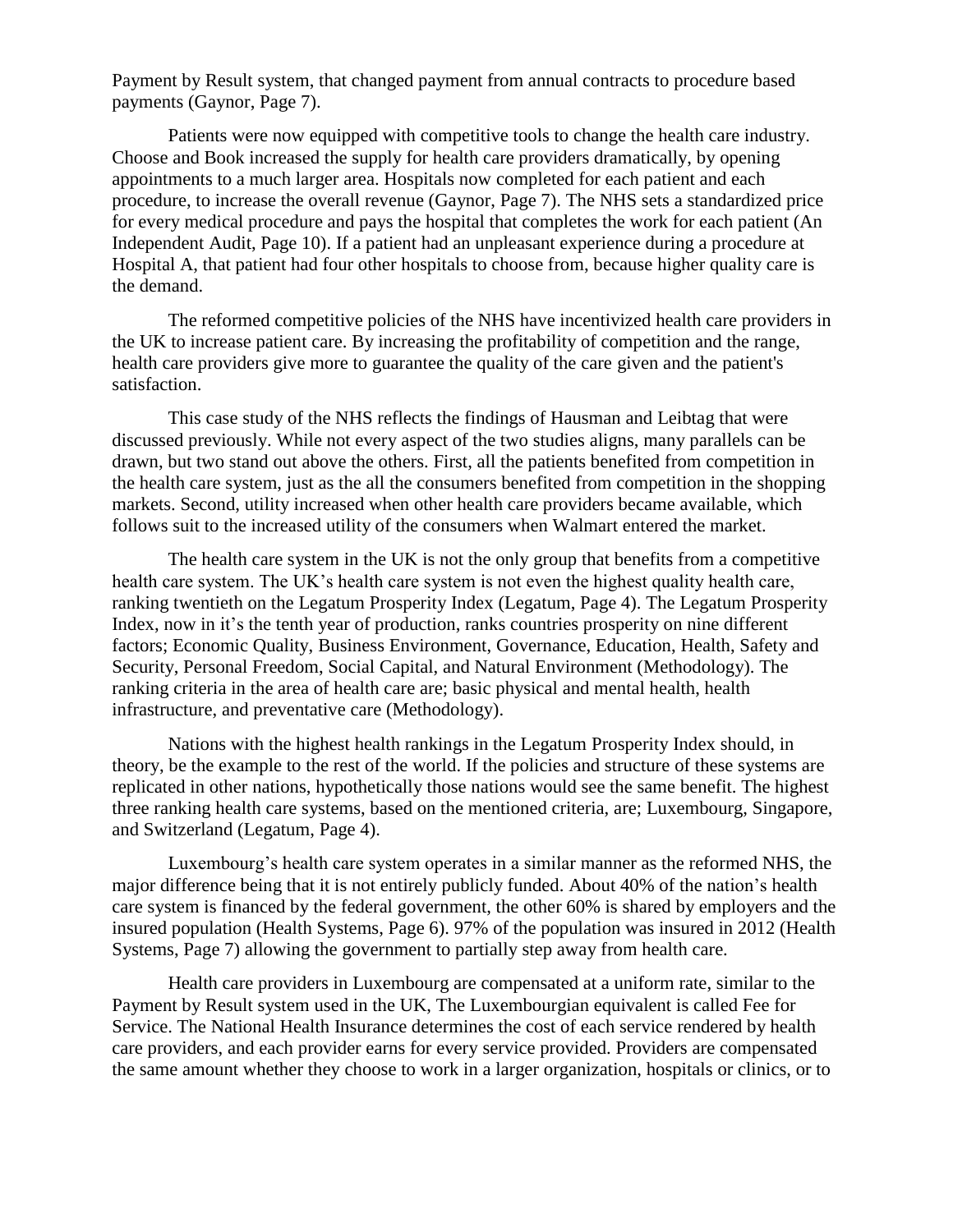be self-employed, operating a private practice. However, fees paid for services rendered in a hospital or clinic are paid directly to the organization (Health Systems, Page 7)

Patient Choice is another similar characteristic between the UK's health care system and Luxembourg's. While the patients in the UK have some choice, they are limited to five hospitals which are recommended by a general practitioner. Patients in Luxemburg are free to choose any institution they would like (Health Systems, Page 11), obligating health care providers to provide high-quality services. There are thirteen hospitals across the small nation (Health Systems, Page 8), all of which are in direct competition with each other.

In 2014 the Luxembourgian Government passed legislation increasing the power of Patient Choice by granting patients access to all their available health information (Health Systems, Page 12). Patients can now request information on all their past conditions and services that were provided, making them aware of exactly what the health care providers did to treat them. Patients now have access to their current records, including examinations, diagnosis, and treatment options. Access to this information empowers patients to make informed decisions, causing providers to be increasingly more competitive.

The competition generated in this patient empowered market is what regulates quality standards in the Luxembourg health care system, especially concerning primary care (Health Care Systems, Page 14). There are very few mandatory requirements dictated by the government for doctors that wish to practice in Luxembourg. To be allowed to be a practicing doctor in Luxembourg, the Ministry of Health has to review their diploma and authorize each of them to begin practicing. The majority of the health regulations the Luxembourgian government involves itself in are environmental health issues, such as water purity and sewage treatment (Health Care Systems, Page 16).

Singapore's health care system is slightly different than that of Luxembourg's, primarily in funding. In 1984 Singapore introduced a new program titled MediSave, to help citizens prepare for medical expenses (Meng-Kin, Page 18). Instead of a more common insurance system, MediSave automatically saves 6-8% of every workers' monthly income for personal health care expenses, which is then matched by the employer. On top of that contribution, all workers contribute 16% of their monthly income to a public program that funds hospitals, while businesses contribute 20%.

The MediSave funds saved are accessed when the patient receives services (Taylor, Page 2), but these funds are limited. MediSave accounts do not have enough with held earnings to pay for critical care in life or death situations. MediSheild was introduced in 1990 as a catastrophic illness insurance (Meng-Kin, Page 18). In the case of a catastrophe, MediSheild would cover the costs of care. The premiums are paid monthly from individuals' MediSave accounts. If the patient wants to use MediSheild outside of a catastrophic illness, the copay is 20% (Taylor, Page 2).

MediFund is the third part of the Singaporean health care system. MediFund, established in 1993, was initially funded with US\$150 million (Taylor, Page 2), and increases from budget surplus. MediFund supports the poor of Singapore when their MediSave and MediSheild cannot cover the cost of procedures. MediFund pays the remaining amount using the surplus added and interest earned (Taylor, Page 3). MediFund has grown substantially since 1993, valuing US\$1.3875 Billion in 2010.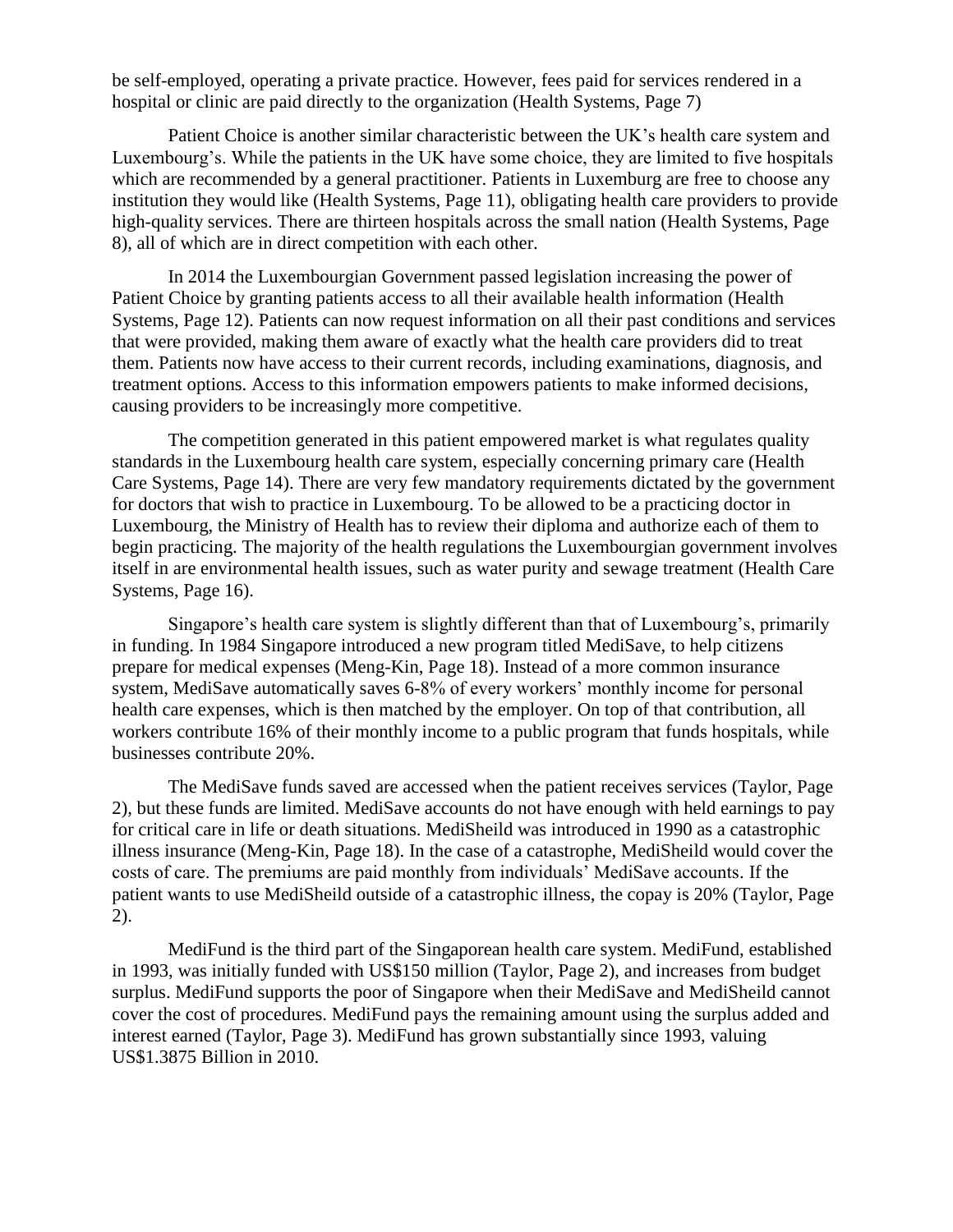Singapore, like Luxembourg, does not highly regulate their primary care givers. Each year a survey is given to all patients to gauge patient satisfaction and overall expectations of health care services (Mossialos, Page 148). Doctors, Hospitals, and all other health care providers are required to apply for licensing each year, but the government reviews the results of the survey when considering license renewal. Each provider and institution is given a scorecard, based on the results of the survey, as an indicator of their overall quality (Mossialos, Page 148). Patients are more likely to visit more highly critiqued providers, making all providers more competitive.

Switzerland has the third highest ranked health care system in the world, according to the Legatum Prosperity Index (Legatum, Page 4). The Swiss have organized their health care to allow competition to control the quality of their health care (Mossialos, Page 167). Health care provider compensation is also based on the Fee-for-Service scale (Mossialos, Page 165), incentivizing providers to treat more patients. Swiss patients will most often be treated by a general practitioner for primary care, but they are not restricted to one practitioner for life. Patient Choice is very important in the Swiss health care system. The high-quality health care is attributed to competitions role in the market (Mossialos, Page 167), but competition has not been able to keep health care costs down.

The Swiss health care system is funded like the Luxembourgian system, by insurance and public funds. Cantonal taxes, the Swiss equivalent of state taxes, are the largest form of funding provided to hospitals (Mossialos, Page 161). These public funds pay for the costs of construction, maintenance, and equipment used in the hospitals, while private funds and insurance pay for treatment. Insurance is mandatory for all Swiss citizens and residents, requiring all residents to have proof of purchased insurance within three months of arrival in Switzerland (Mossialos, Page 161).

The Swiss have implemented basic regulations into their health care system, which revolve around educational benchmarks. Healthcare providers must meet the Swiss educational standards to become licensed, and are required to complete continuing education throughout their careers (Mossialos, Page 165). Local government incentivizes health care providers by providing them with resources to meet these bench marks, such as establishing medical peer groups, but no fiscal incentives are given.

The major common traits of Luxembourg's, Singapore's and Switzerland's health care systems are Patient Choice and Fee-for-Service, both of which create competition in the market. The competitive market obligates providers to raise their quality standard. When the price is locked by legislation, the only way to increase revenue is to increase the number of patients seen. To attract more patients, health care providers must offer better care, or they will lose market share to competitors.

To compare the health care systems of all 149 countries that participate in the Legatum Prosperity Index (Legatum, Page 4) would demonstrate exactly what difference competition makes in health care, but Gaynor, Moreno-Serra, and Popper created a model to confirm their hypothesis. After studying the effect competition had on the UK's NHS, they hypothesized that pro-competition markets had a positive impact on patient care in hospitals (Gaynor, Page 10), Using a difference-in-differences approach they compared 251 hospitals during two periods in time, 2003 and 2007The hospitals were analyzed in two groups, a group that remained in a concentrated, non-competitive market during the period of the study, and the other that became competitive over time (Gaynor, Page 13). The study focused on hospitals with a minimum of 5,000 total admissions, and that focused on short term care. These qualifying factors eliminated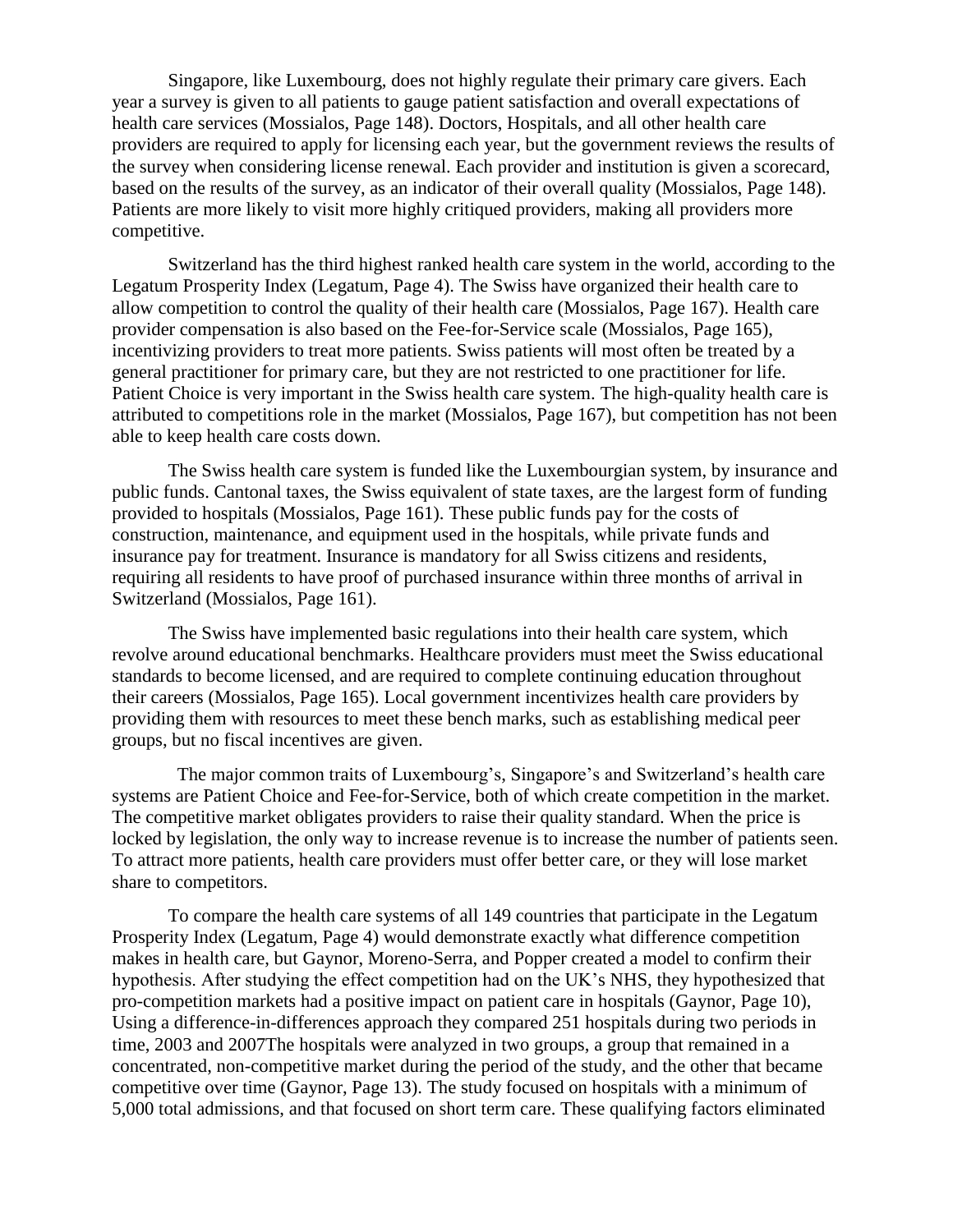small hospitals, which are normally categorized as specialty hospitals that do not have emergency rooms, and long-term care hospitals, (Gaynor, Page 13).

The results of the study confirmed the hypothesis formed by Gaynor, Moreno-Serra, and Porter. Patient care in a competitive market is higher quality than patient care in a concentrated market (Gaynor, Page 20). The main determining factor of quality was mortality rates, which was measured in four different ways. The first is the mortality rate after emergency heart attack admission, also referred to as an acute myocardial infarction, or AMI (Gaynor, Page 21). Heart attacks are high volume and mortality rate is unfortunately common in these situations (Gaynor, Page 14), making this procedure a prime indicator of change. When competition increased by 10%, mortality in emergency heart attack procedures decreased by 2.4% (Gaynor, Page 21).

The second mortality rate measured is the AMI mortality rate in any location 30 days after admission. It is common for patients to be released from care for many different reasons, but hospitals track patients 30 days post-admission as part of their quality measurement. This indicator confirms the effect of competition, demonstrating that hospitals in competitive areas have lower 30-day AMI mortality rates than hospitals in concentrated areas (Gaynor, Page 21). The third mortality rate tracked is the all-cause mortality rate. This mortality rate includes all causes of death, which reconfirms the effect of competition increasing patient care by significantly reducing the mortality rates in competitive hospitals (Gaynor, Page 22). The final mortality rate measures the mortality rate in the hospital, excluding post heart attack patients to. This rate demonstrates that the heart attack rate does not drive the all-cause rate. All deaths excluding heart attacks reflect the trends of the previous rates, decreasing when competition is increased (Gaynor, Page 22).

Gaynor, Moreno-Serra, and Popper conclude that competition is a powerful and important factor in patient care (Gaynor, Page 32). Monopolistic trends of health care can be very dangerous, as demonstrated by the NHS during the late 1990s. They believe that introducing competition will have positive effects in other health care systems, specifically European systems (Gaynor, Page 32).

The evidence of competition in other health care systems is already clear. The highest quality health systems in the world are all highly competitive markets. By increasing patient choice, health care providers are obligated, by demand, to increase the quality of service. Competition is an indicator of quality in consumer markets as well. Increased competition amongst suppliers will reduce prices and increase the utility of goods.

As part of the health industry, dentistry follows suit to the same trends identified in this paper for health care systems, as well as the trends for overall consumer market trends. Patients will benefit when dentistry is competitive, both in patient care and in price.

## Work Cited

## "AN INDEPENDENT AUDIT OF THE NHS UNDER LABOUR (1997–2005)." King's Fund, 2005, 1-92. Accessed July 9, 2017. https://www.kingsfund.org.uk/sites/files/kf/field/field\_publication\_file/independent-auditnhs-under-labour-1997%E2%80%932005-sunday-times-march-2005.pdf.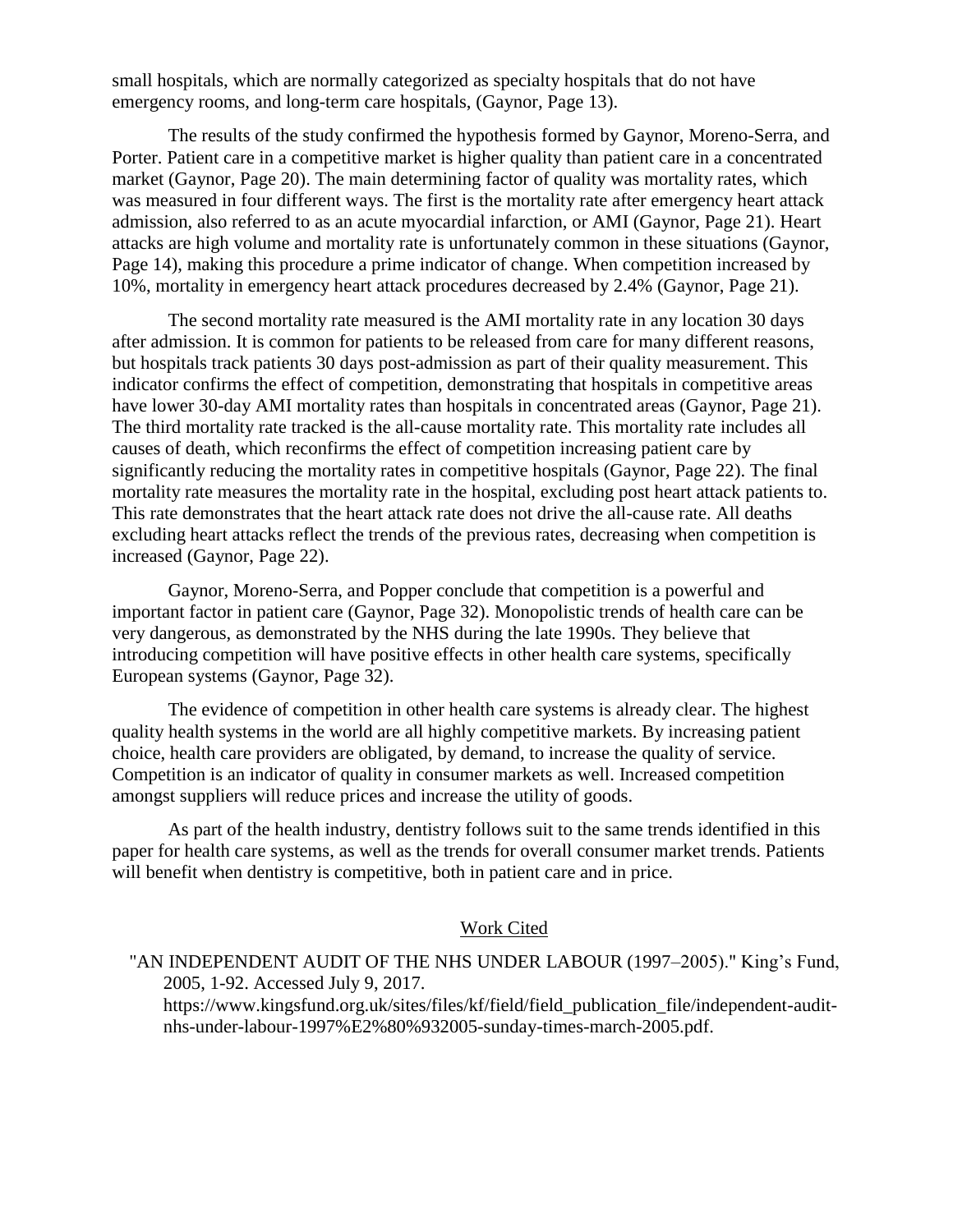- Chambers, David W. "Industry Competition." Journal of the American College of Dentists 64, no. 3 (1997): 47-52. Accessed July 15, 2017. https://www.dentalleadership.org/PDF-JACD/JACD-64-3-Chambers.pdf.
- Gaynor, Martin, Rodrigo Moreno-Serra, and Carol Propper. "Death by Market Power: Reform, Competition and Patient Outcomes in the National Health Service." American Economic Journal: Economic Policy, American Economic Association 5 (2013): 134-66. The National Bureau of Economic Research. Web. 10 July 2017. <http://www.nber.org/papers/w16164.pdf>.
- Hausman, Jerry and Ephraim Leibtag, "Consumer Benefits from Increased Competition in Shopping Outlets: Measuring the Effect of Walmart," working paper, Massachusetts Institute of Technology, October 2005.
- "Health Care Systems in Transition Luxembourg." European Observatory on Health Care Systems (1999): 1-76. 1999. Web. 27 July 2017. <http://www.euro.who.int/\_\_data/assets/pdf\_file/0007/95128/E67498.pdf>.
- "Health Systems in Transition Mini HiT Luxembourg." European Observatory on Health Systems and Policies, 2015, 1-18. Accessed July 13, 2017. http://www.euro.who.int/\_\_data/assets/pdf\_file/0006/287943/Mini-HiT\_Luxembourgrev1.pdf?ua=1.
- "International Health Care System Profiles." Singapore: International Health Care System Profiles. Accessed July 20, 2017. http://international.commonwealthfund.org/countries/singapore/.
- "Legatum Prosperity Index 2016." 1-52. 10th ed. London: Legatum Institute, 2016. Accessed July 9, 2017. https://lif.blob.core.windows.net/lif/docs/default-source/publications/2016 legatum-prosperity-index-pdf.pdf?sfvrsn=2.
- Meng-Kin, Lim. "Health Care Systems in Transition II Singapore Part 1. An Overview of Health Care Systems in Singapore." Journal of Public Health Medicine 20, no. 1 (1998): 16-22. Accessed July 12, 2017. http://www.hpm.org/Downloads/Singapore.pdf.
- "Methodology." Legatum Prosperity Index 2016. November 04, 2016. Accessed July 19, 2017. http://www.prosperity.com/about/methodology.
- Mossialos, Elias, and Martin Wenzl. "2015 International Profiles of Health Care Systems." The Common Wealth Fund, January 2016, 1-180. Accessed July 15, 2017. http://www.commonwealthfund.org/~/media/files/publications/fundreport/2016/jan/1857 mossialos intl profiles 2015 v7.pdf.
- OUTCOMES IN THE NATIONAL HEALTH SERVICE." NATIONAL BUREAU OF ECONOMIC RESEARCH, July 2010, 1-54. Accessed July 9, 2017. http://www.nber.org/papers/w16164.pdf.